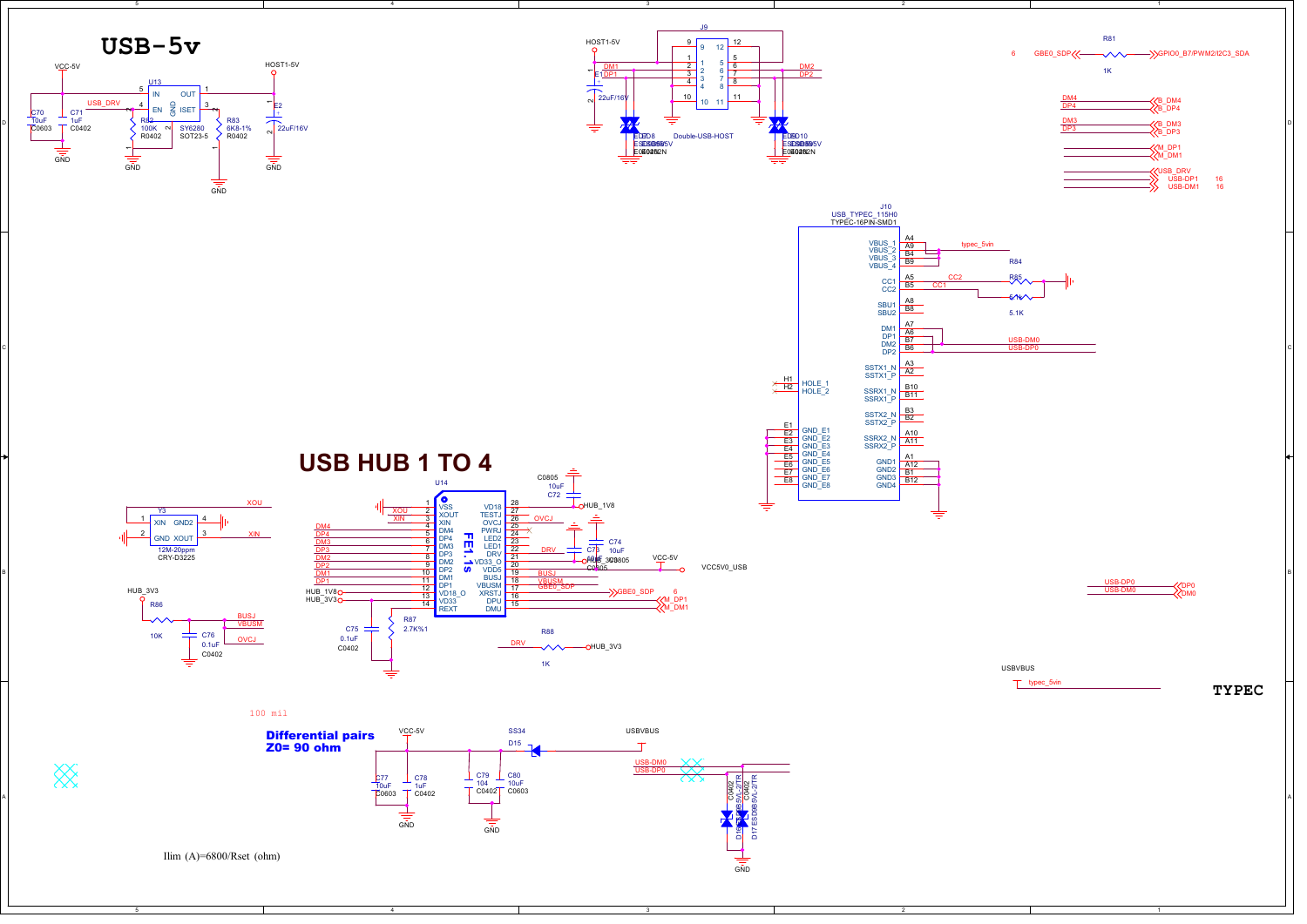

2

1

5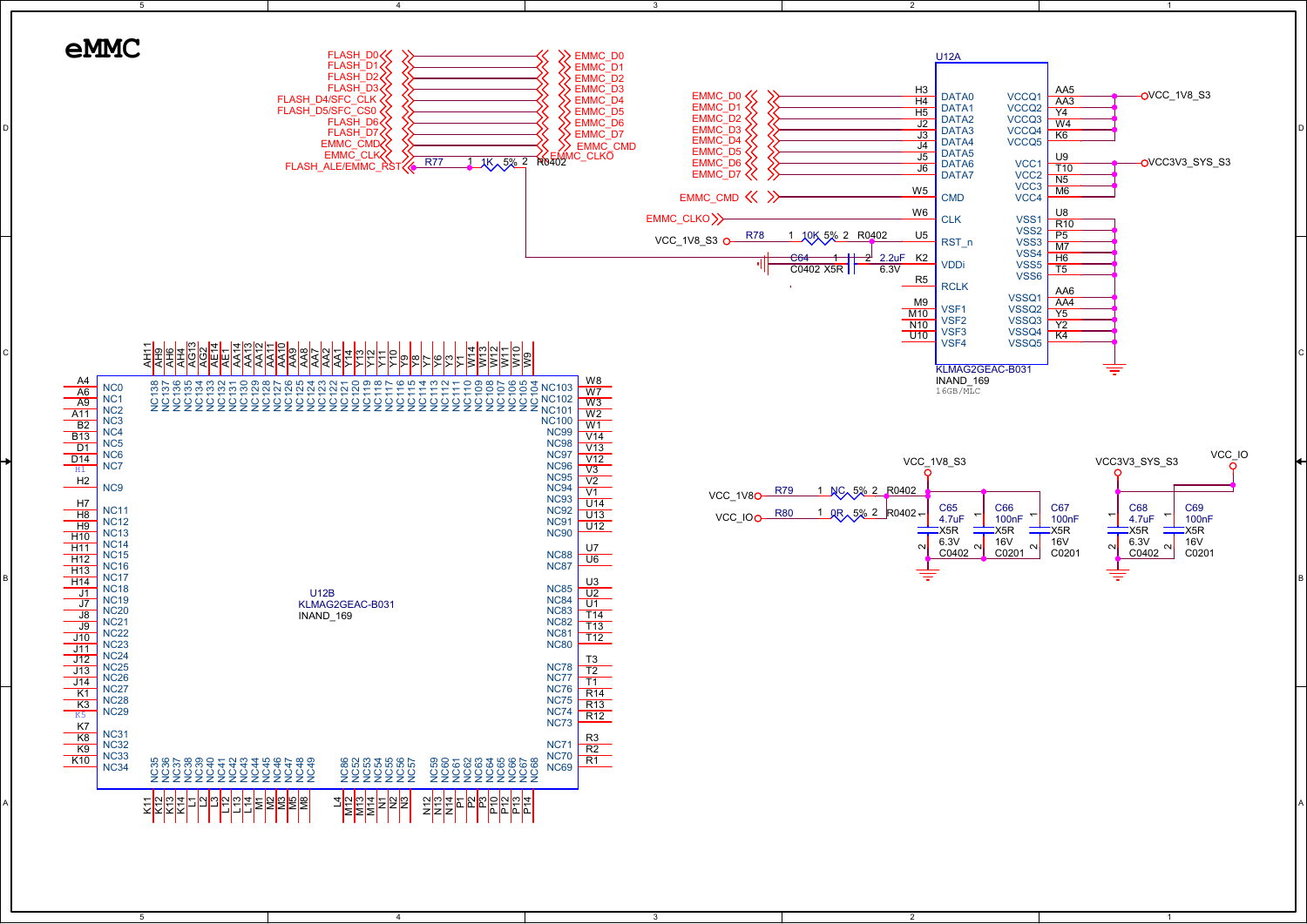

B I A STATE A CONTROL CONTROL AND THE CONTROL CONTROL CONTROL CONTROL CONTROL CONTROL CONTROL CONTROL CONTROL CONTROL CONTROL CONTROL CONTROL CONTROL CONTROL CONTROL CONTROL CONTROL CONTROL CONTROL CONTROL CONTROL CONTROL

2

1

J8

 $\frac{1}{2}$  1  $\frac{2}{3}$   $\frac{1}{3}$ 

ED6 ESD5451N<br>ESD0402

 $\scriptstyle\sim$ 

3PIN\_3\_81





4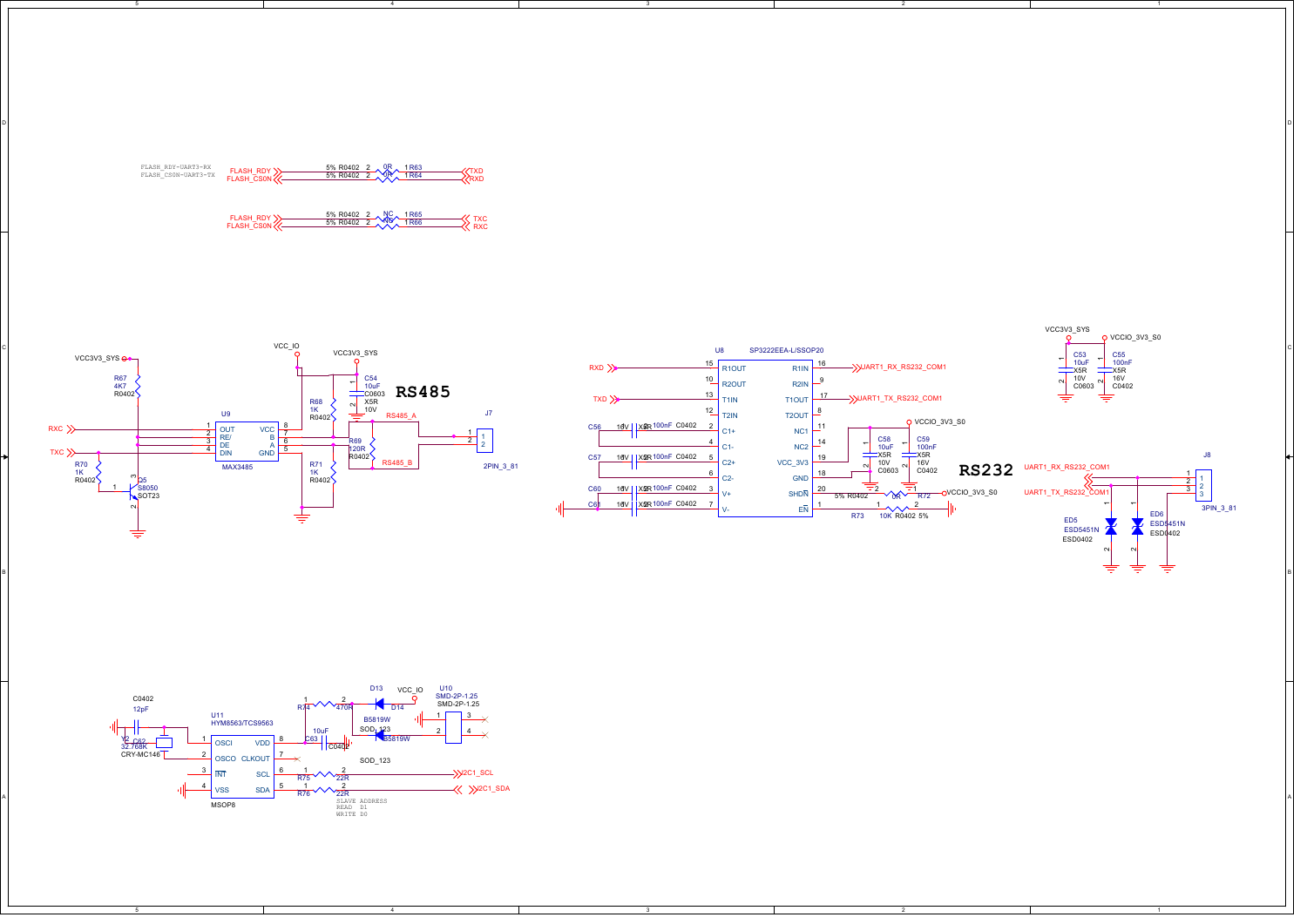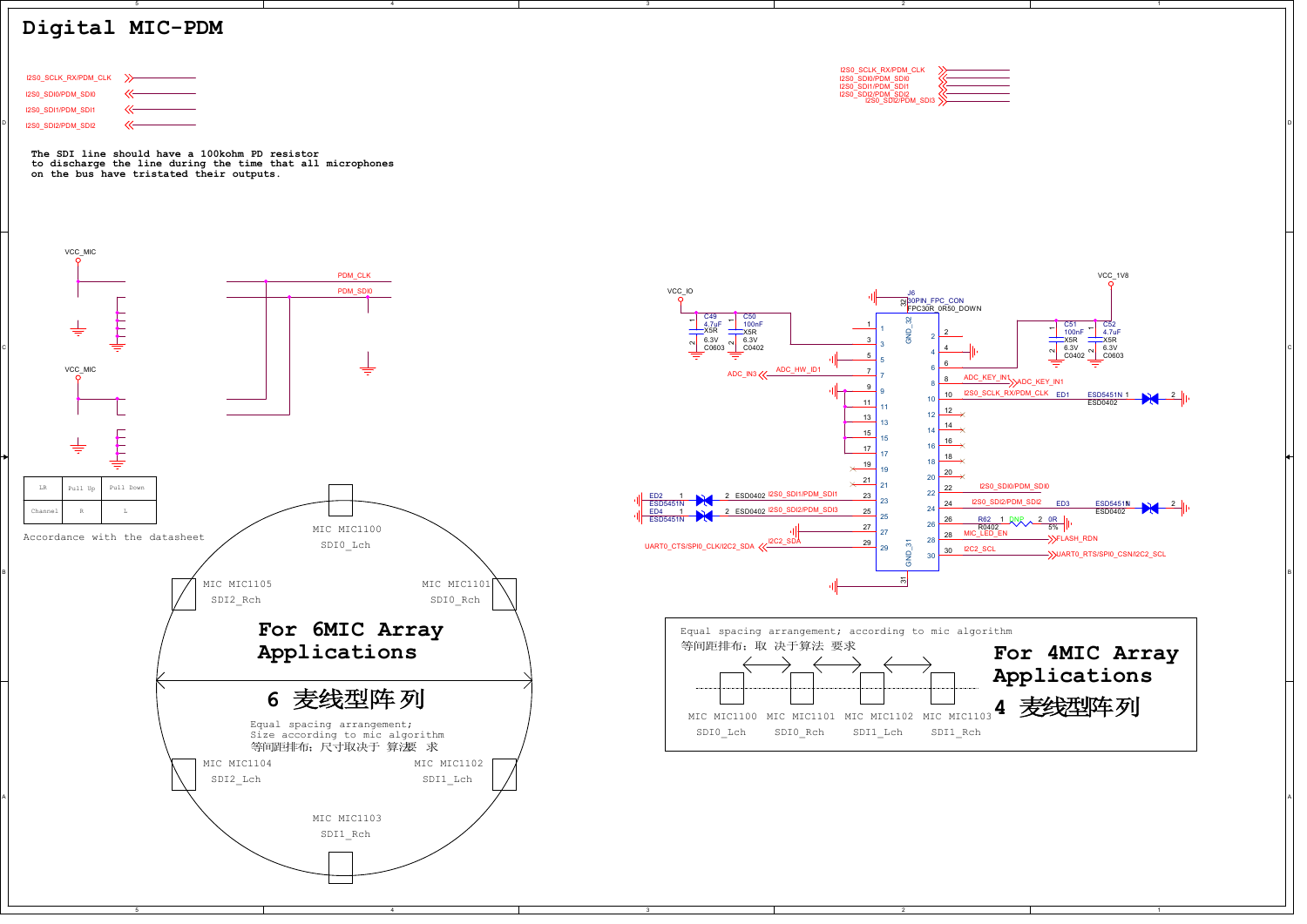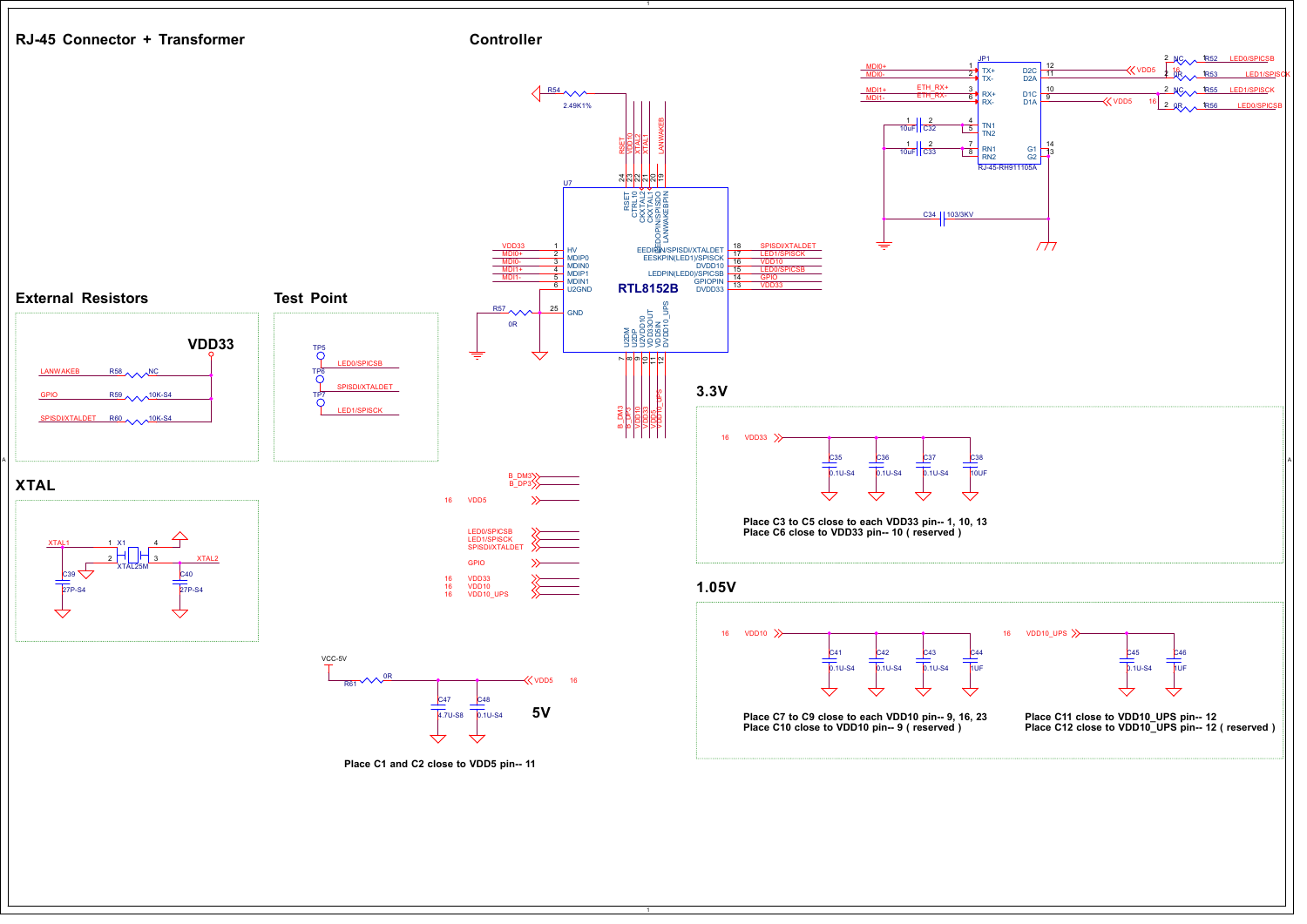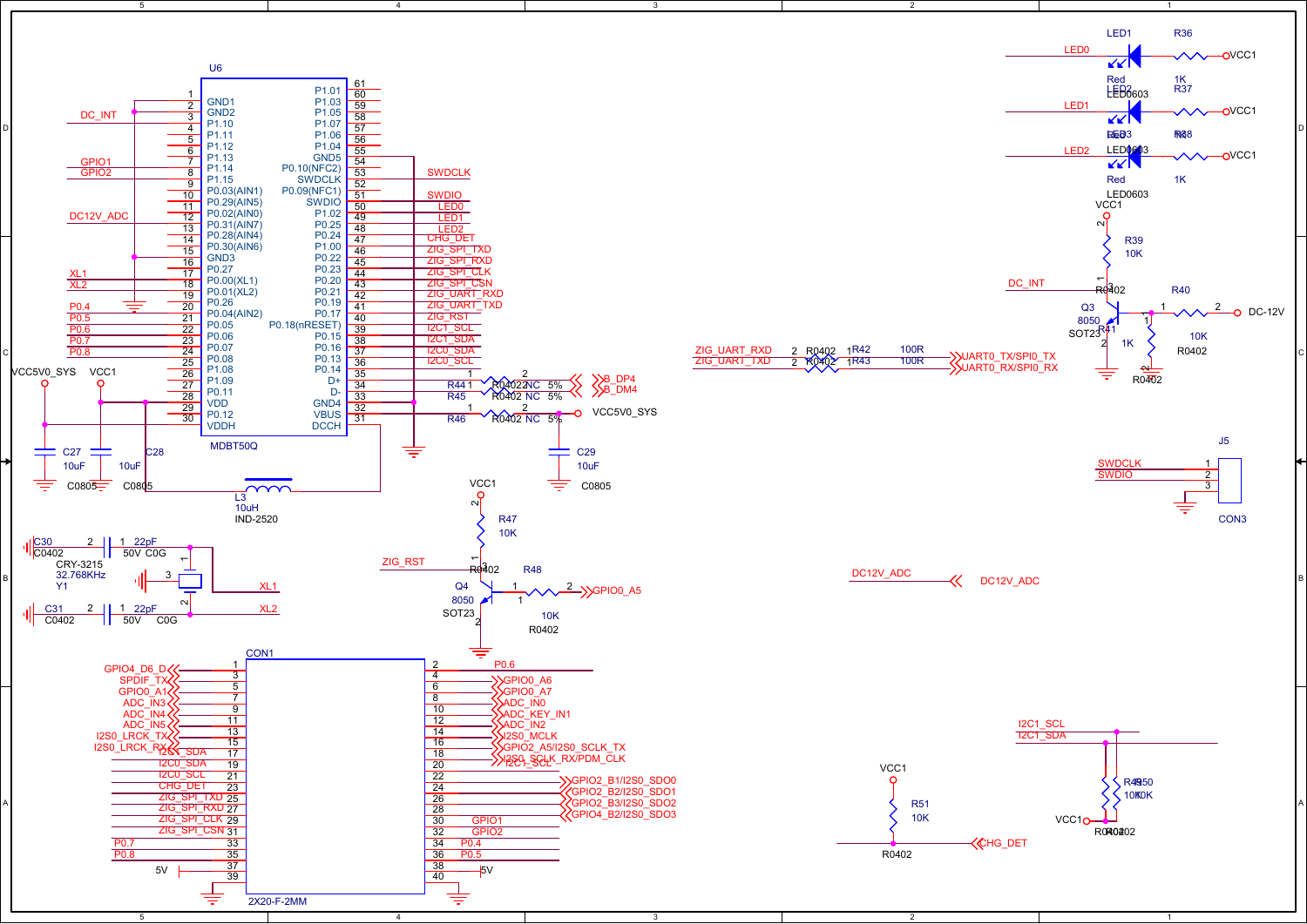![](_page_6_Figure_0.jpeg)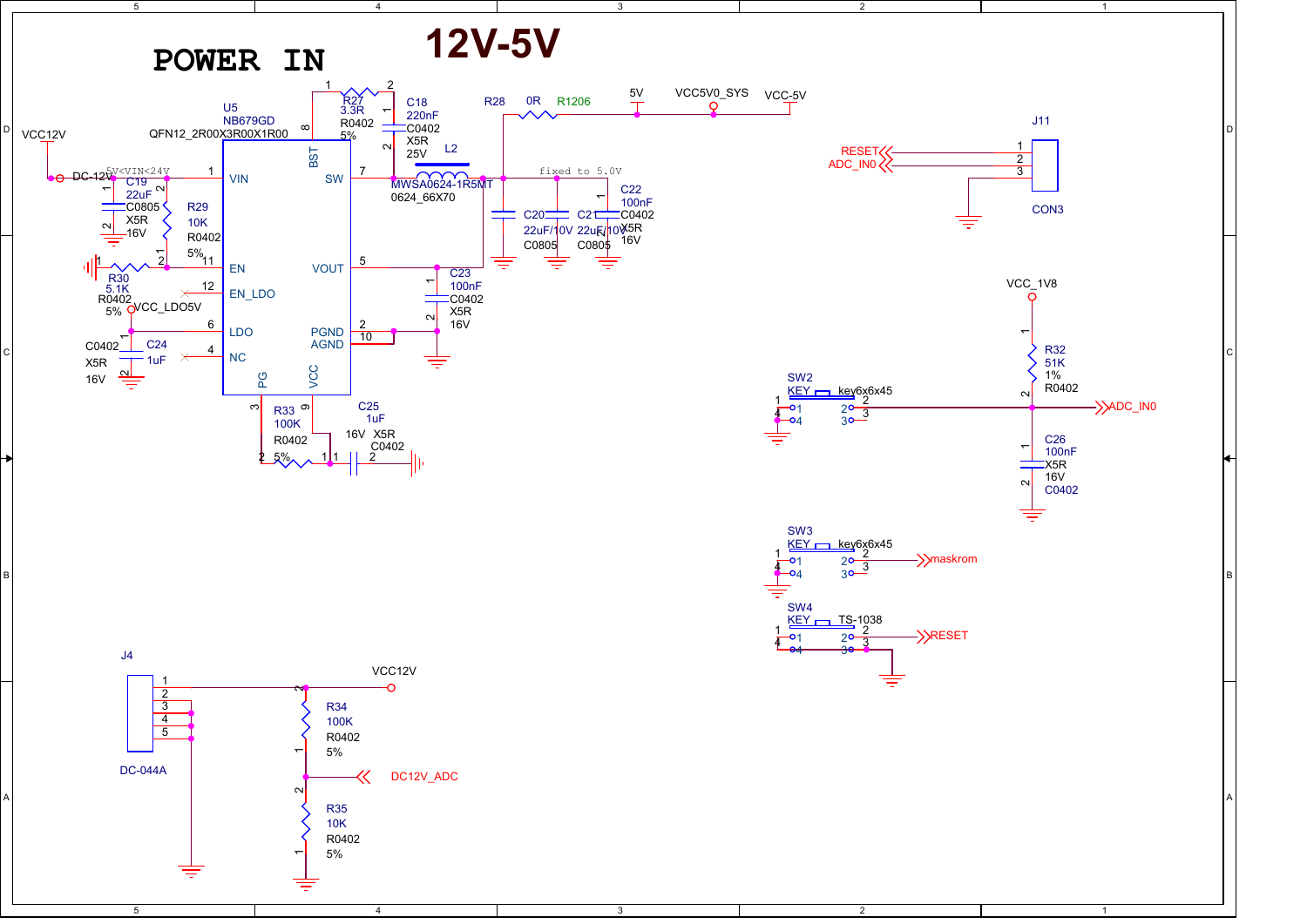![](_page_7_Figure_0.jpeg)

A POSTAGE A POSTAGE A POSTAGE A POSTAGE A POSTAGE A POSTAGE A POSTAGE A POSTAGE A POSTAGE A POSTAGE A POSTAGE A

![](_page_7_Figure_1.jpeg)

4

≑

5

![](_page_7_Figure_2.jpeg)

1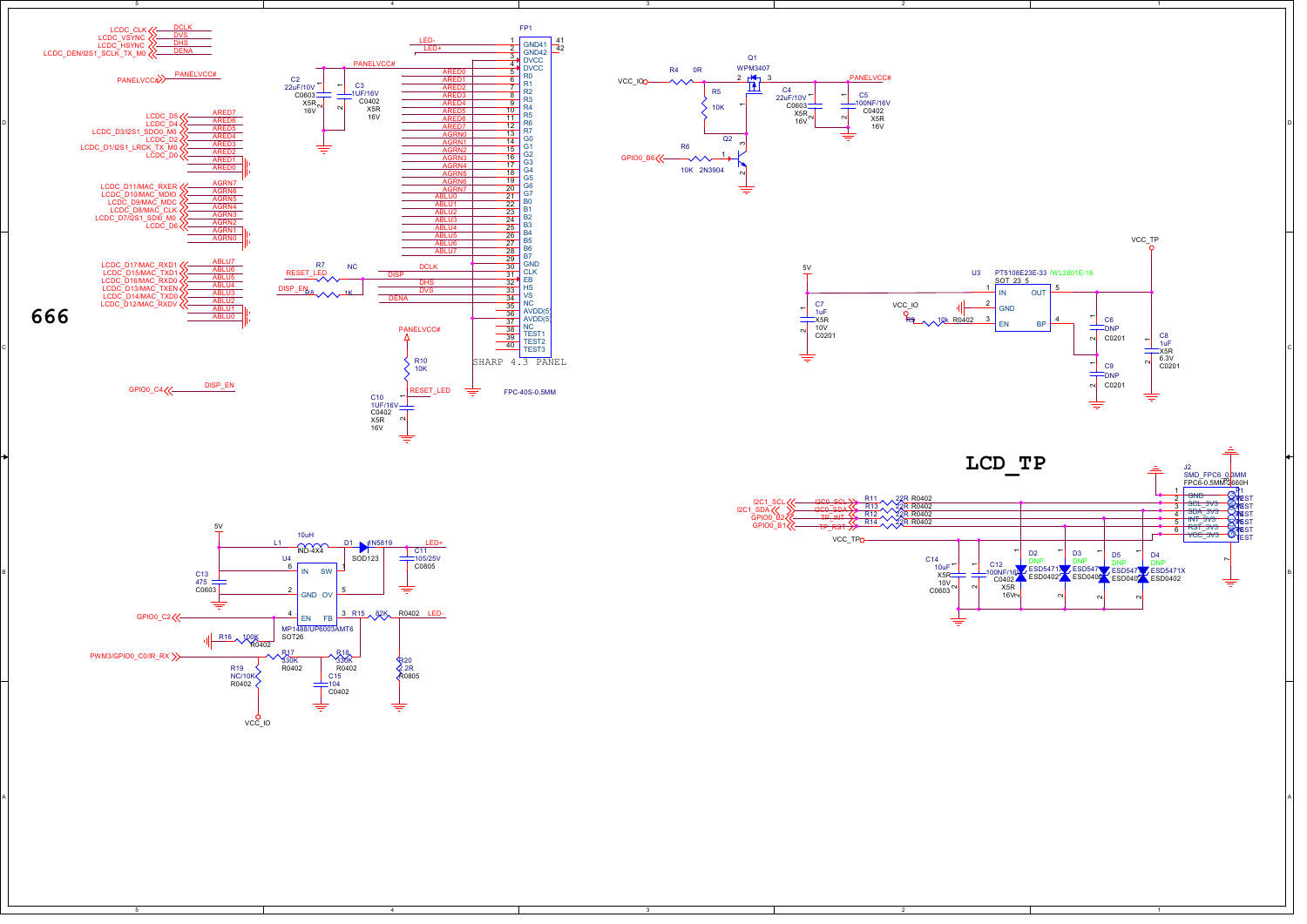![](_page_8_Figure_0.jpeg)

2

 $\overline{1}$ 

1

4

5

5

B B

4

A POSTAGE AND THE CONTRACTOR CONTRACTOR CONTRACTOR CONTRACTOR CONTRACTOR CONTRACTOR CONTRACTOR CONTRACTOR CONTRACTOR

3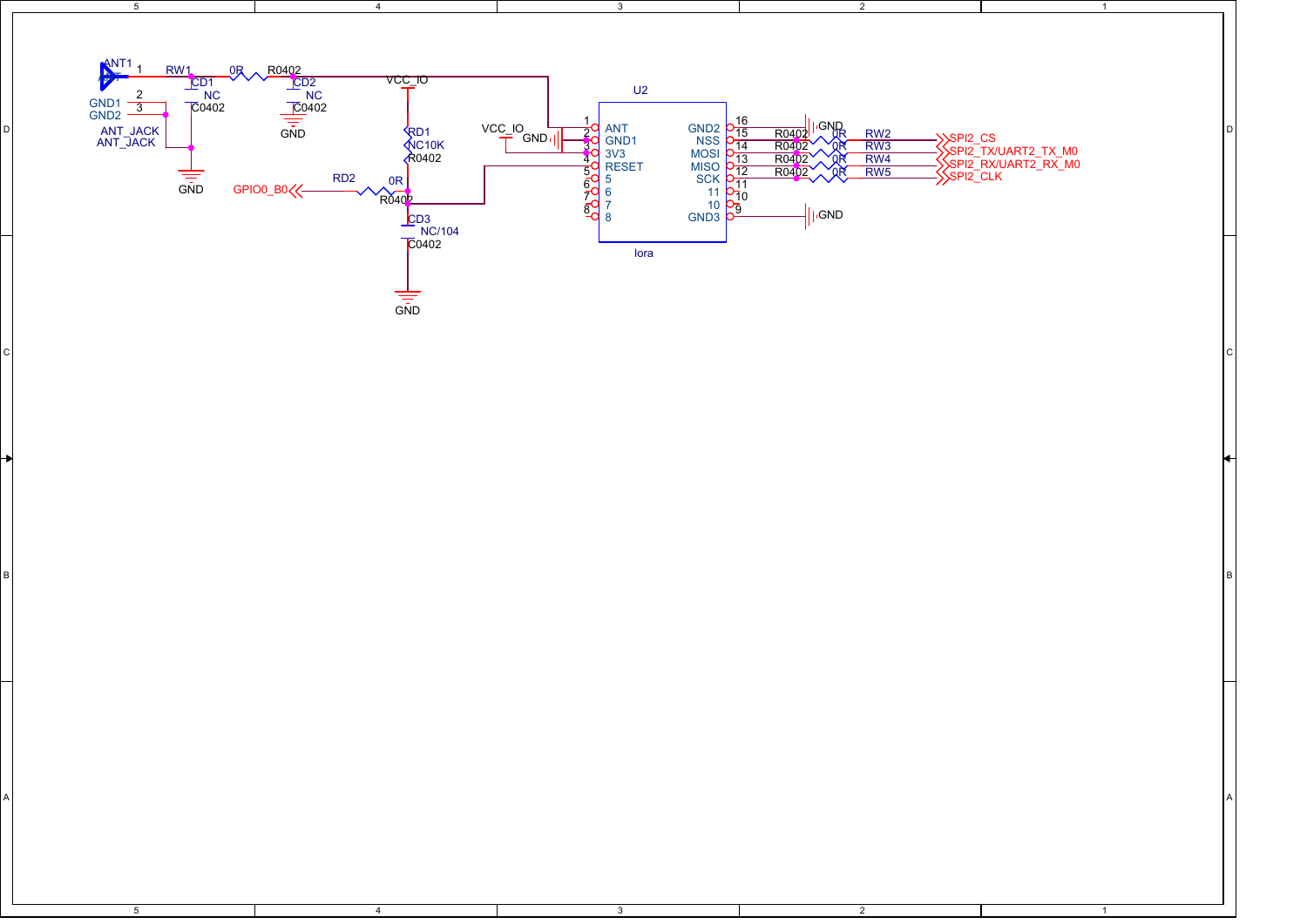![](_page_9_Figure_0.jpeg)

3

 $\lambda$ 

5

![](_page_9_Figure_1.jpeg)

1

TP1 TP2 TP3 TP4